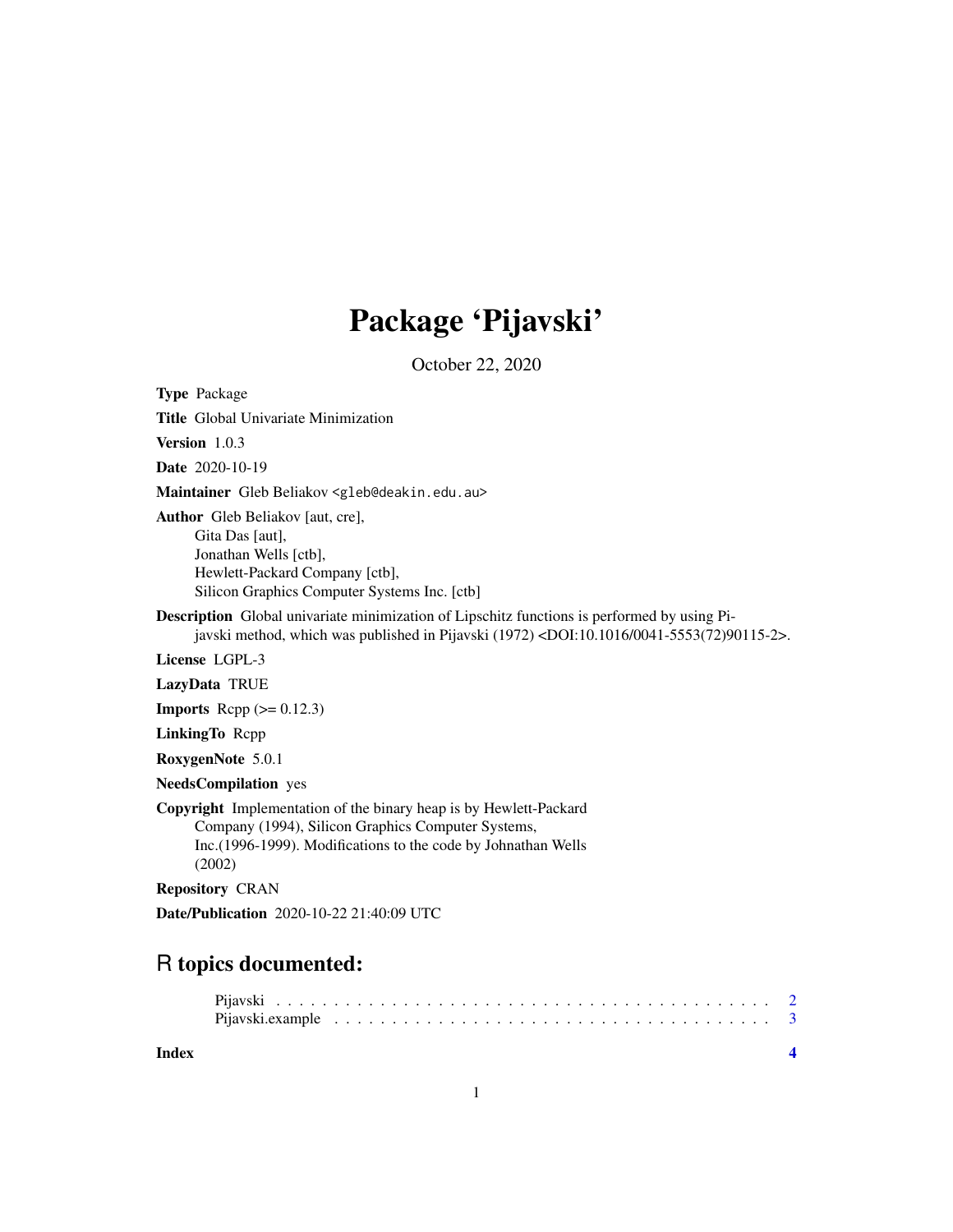<span id="page-1-0"></span>

#### Description

Pijavski performs global univariate optimization of a Lipschitz function fn. The return value is a list containing x,val=fn(x), precision reached and number of iterations made. Pijavski code in C++ is being called from R environment with multiple arguments

#### Usage

Pijavski( fn, Lips, a, b, iter, prec, env)

#### Arguments

| fn   | input, a pointer to the objective function fn                                                                                                                                                               |
|------|-------------------------------------------------------------------------------------------------------------------------------------------------------------------------------------------------------------|
| Lips | input, an overestimate of the Lipschitz constant of fn                                                                                                                                                      |
| a,b  | input, left and right boundaries of the interval of minimization                                                                                                                                            |
| iter | input and output, the maximum number of function evaluations, on return, the<br>number of iterations made                                                                                                   |
| prec | input and output, the desired precision in terms of the value of fn, on return the<br>difference between best fn and the lower estimate on the minimum. If negative,<br>the Lipschitz constant is too small |
| env  | input, environment variable passed from R containing a reference to fn, should<br>be defined as new.env(list(fn = myfunction))                                                                              |

#### Value

A list with components

| X          | The global minimizer of fn.                                                                      |
|------------|--------------------------------------------------------------------------------------------------|
| value      | The final value of the function being optimized.                                                 |
| precision  | The precision of the result in terms of the difference of value and the lower<br>estimate on fn. |
| iterations | Number of function evaluations performed.                                                        |

#### Author(s)

Gleb Beliakov and Gita Das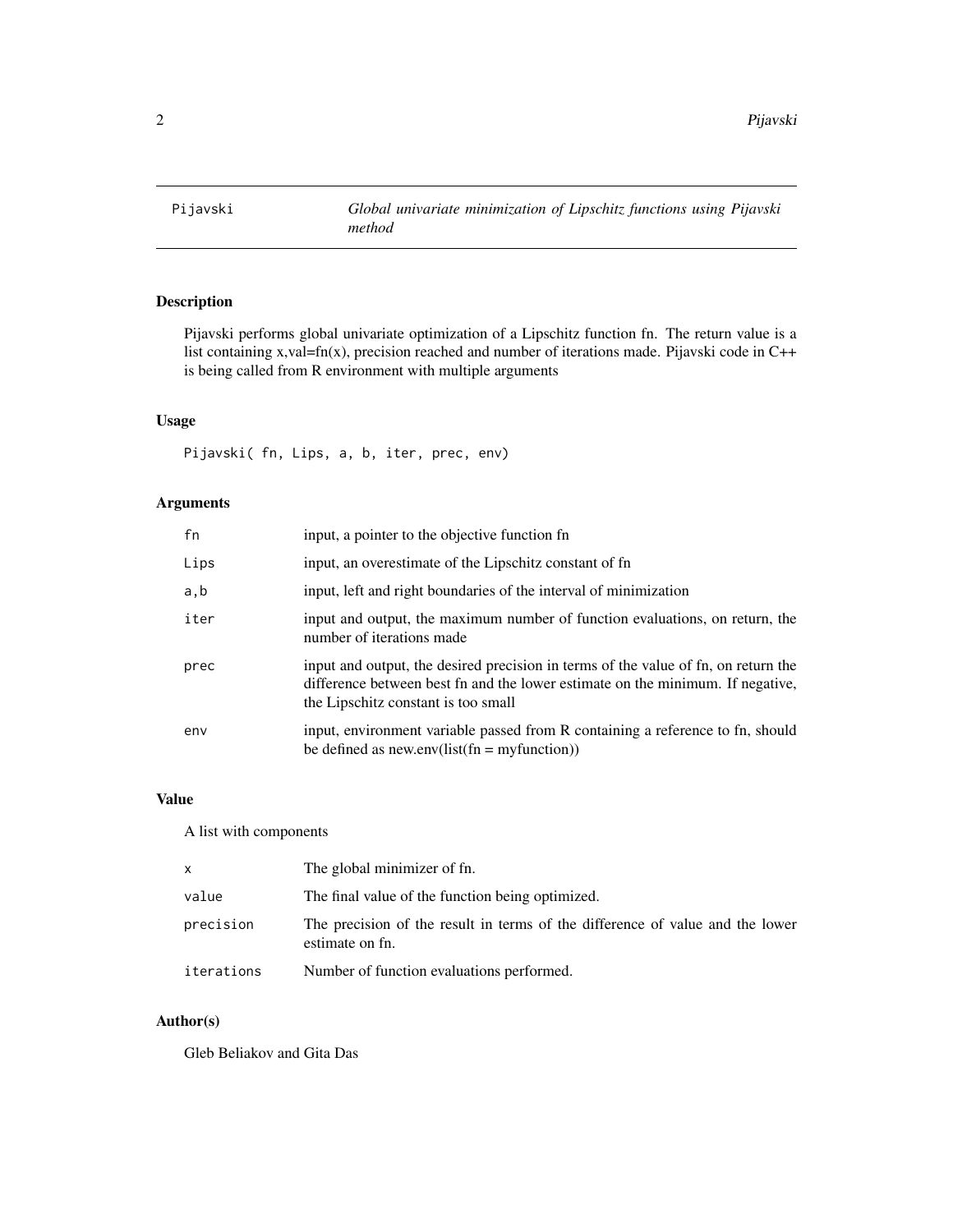#### <span id="page-2-0"></span>Pijavski.example 3

#### Examples

```
optimize_funcR <- function(x,y){
  y \leftarrow x * xreturn(y)
}
output<-Pijavski(optimize_funcR, 5, -2.0, 1.0, 1000, 10^-3,
         new.env(list(fn = optimize_funcR)))
output
# named parameters
output<-Pijavski(fn= optimize_funcR, Lips=4, a=-2.0, b=1.0,
   iter=1000, prec=10^-3, env=new.env(list(fn = optimize_funcR)))
output
```
Pijavski.example *Illustrates using Pijavski method*

#### Description

Pijavski.example illustrates using Pijavski algorithm

#### Usage

Pijavski.example()

#### Author(s)

Gleb Beliakov and Gita Das